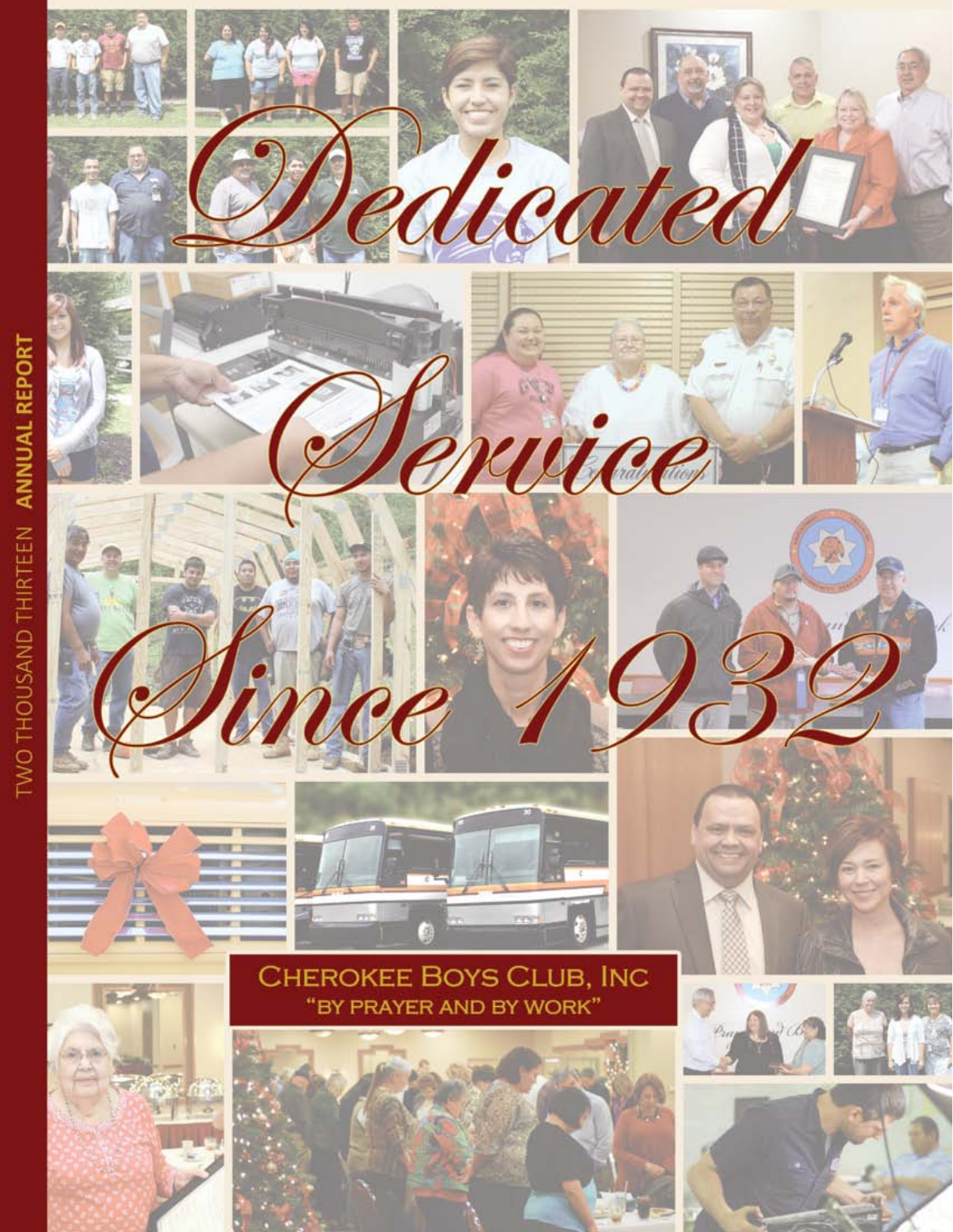# **Cherokee Boys Club History and Purpose**

The Cherokee Boys Farm Club was established at the Cherokee Boarding School in 1932. Two years later the Cherokee Motor Club was founded. When the Boarding School closed in 1954, the Cherokee Day School continued the two Clubs. The Clubs were combined in 1958 and continued to grow. On May 4, 1964, the Eastern Band of Cherokee Indians incorporated The Cherokee Boys Club as a non-profit, self-supporting Tribal Enterprise.

The Club's Mission has concentrated on the core needs of the Cherokee Community and has been very successful in implementing programs and services to that end. The specific objectives outlined below have been the Club's top priority and pursuing these goals in a fiscally responsible approach has enabled the Club to prosper for the past 81 years:

- To provide educational opportunities, vocational and leadership training for Cherokee people, especially the youth.
- To provide employment for Tribal Members.
- To provide services for the Tribe and communities.
- To provide a Children's Home and services to children and families.



**Cherokee Central Schools Aerial View**

Today, the three divisions of the Club combine their efforts to address these goals.

#### **Cherokee Central Schools**

On August 1, 1990, Cherokee Central Schools became a tribally operated school system. The Tribal Council authorized the Cherokee Central School Board of Education to operate the schools under a P.L.100-297 grant from the Bureau of Indian Affairs Department of Education.

Over 1,098 students in pre-kindergarten through twelfth-grade are enrolled in the Cherokee Central School system, which is accredited by the Bureau of Indian Education, by the State of North Carolina Department of Public Instruction, and by the Southern Association of Colleges and Schools.

## **CBC Board of Directors as of June 30, 2013**

**Wilbur Paul, President**

**Robert Lambert, Vice President**

**Tiffani Reed, Secretary**

**Terry Bradley, Assistant Secretary**

- **Perry Shell, Board Member- Council**
- **Wanda Lawless, Board Member- Business**

**Cole Wildcatt, Board Member- Student**

**Albert Arch, Board Member**

**Beth Grant, Board Member**

*CBC Board members are chosen by ballot and serve two year terms. The next election will be held in August of 2014.*

## **Social Services Division**

- Residential Services long term and emergency care services
- Child Care Services birth to 12 years of age
- Family Support services to families in crisis
- Social Services
- Emergency Food and Shelter Programs

## **Enterprise Activities**

The Club has developed many programs that support the School system, other Tribal entities, and the community. Many of these programs serve as a training environment to further the skill sets of the employees.

- Housing and Construction
- Graphic Arts and Printing
- Charter Bus and School Bus
- Fleet Maintenance Shop and Garage
- Trucking, Solid Waste and Short Haul
- Roadside Maintenance
- Building Rental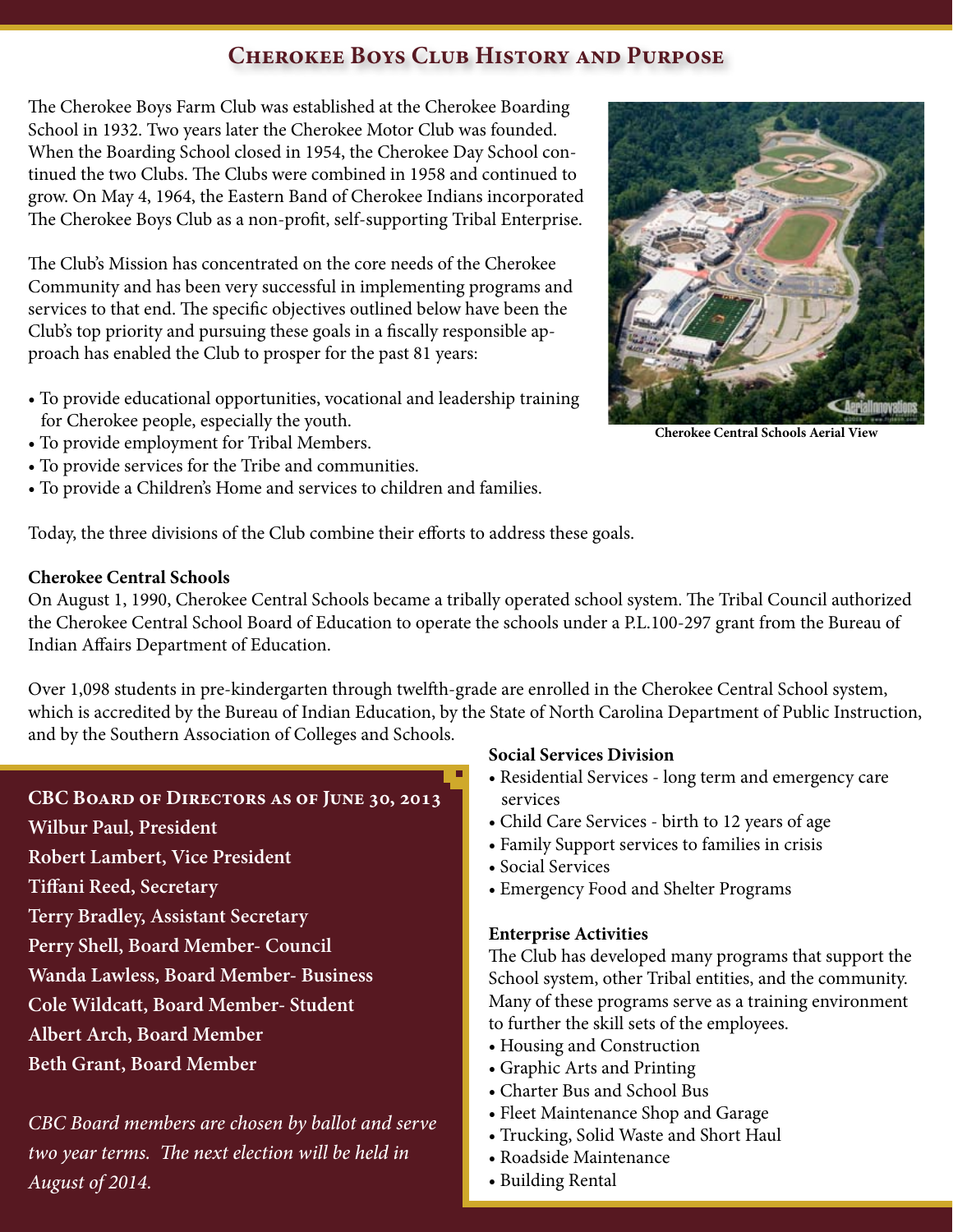#### **Accomplishments of the Cherokee Boys Club**



**Participants of the Cherokee Boys Club On the Job Training Program are assigned to different departments throughout the Club. Pictured above are several OJT participants.** 

**1**. The Club has provided educational, vocational, and leadership training opportunities for thousands of Cherokee youth.

**2**. In the 49 years since the Tribe incorporated the Club, over \$386 million dollars have been paid in wages and benefits to Club employees, and the Club has earned over \$782 million dollars in revenue from services performed.

**3**. The Club has provided a home for approximately 1800 youth in the Children's Home since it opened in 1970.

**4**. The Club provides the Norman Maney Recreation Park, the Blythe Youth Center/Conference Room, and assists the school and community with academic, athletic, cultural, recreational and other youth programs.

**5**. The Club has purchased \$154,159,742 worth of buildings, equipment and vehicles. The book value of these, less accumulated depreciation is \$128,040,575.

**6**. The Tribe owns the Club. As of June 30, 2013, total assets were \$147,233,266. Total liabilities were \$15,026,741 leaving net assets of \$132,206,525.

**7**. The Club has purchased approximately 112 acres of land on the Reservation. The property is being used for past, present, and future expansion of Tribal and Club projects.

**8**. For the year ended June 30, 2013, the Club had revenue of \$34,443,806 and expenditures of \$34,330,905 for a surplus of \$112,901. Any undesignated surplus is used to make payments on Club buildings, vehicles, equipment and for educational projects for Cherokee youth.

**9**. The Club provides office and warehouse space for Tribal programs, CIHA, the facilities for the Tribal Juvenile Programs, and office space for the Tribal Division of Housing and Community Development. **10**. The Club administers scholarships in memory of Vernon Hornbuckle, Jamy Lambert, Bertha Saunooke, Joe Bennes, Annie Kaviuk and Ralph and Eula Beck.

**11**. The Club provides vocational opportunities for many high school and college students through its On-the-Job training program.

**12**. The Club and numerous Club employees donate many services to the School, the Tribe and the Community.

**13**. The Club has begun on-site biodiesel fuel production for use in the Club's school buses and other Tribal vehicles.



**Donnie Owle, Shop Manager, inspects the biodiesel equipment. The CBC Biodiesel Program can make 250 gallons of fuel per day. Used cooking oil for the program is collected from local businesses. All of the Club's school buses run on this alternative fuel.**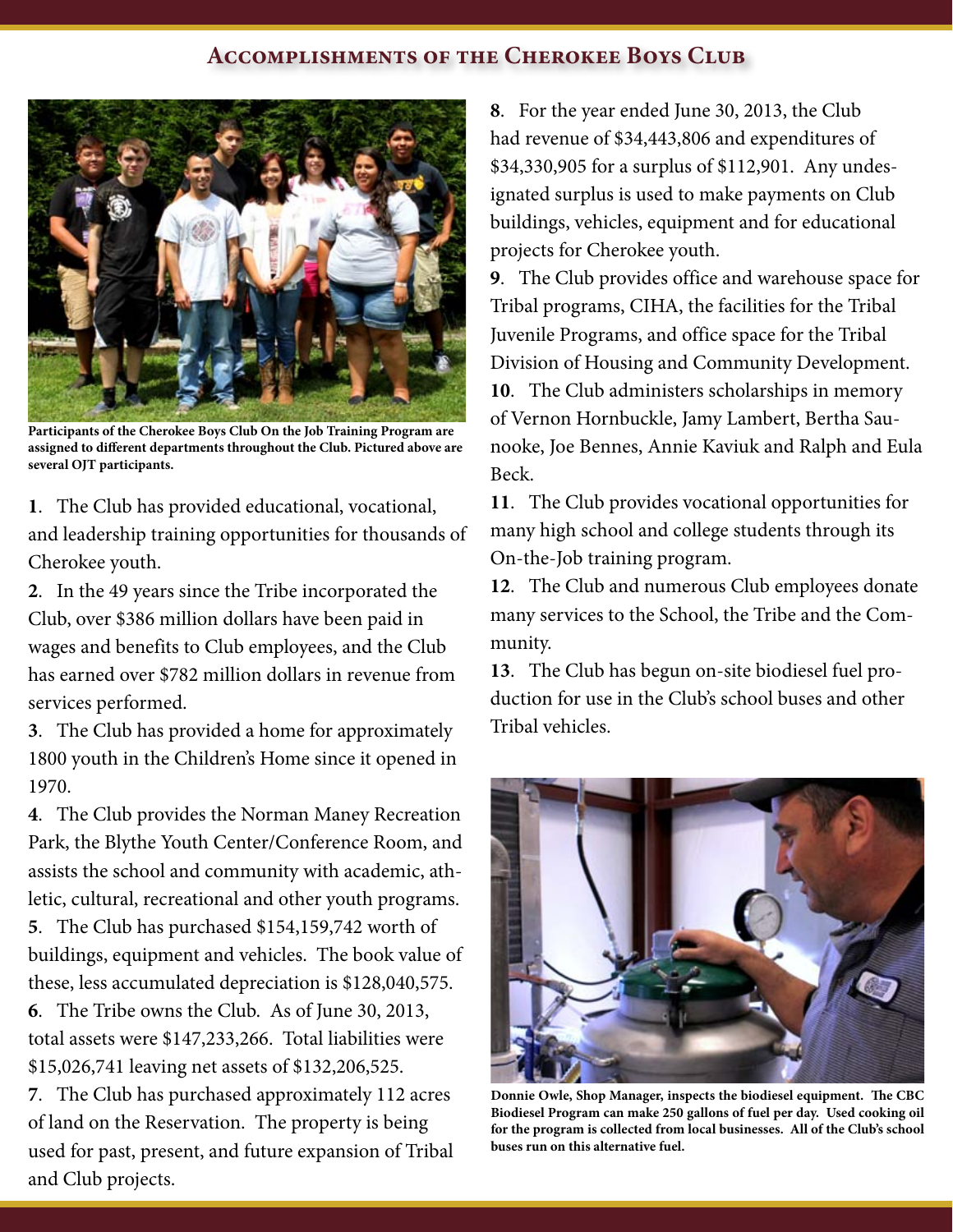# **Cherokee Boys Club, Inc. Financial Summary**

|                                                              | <b>Actual</b>           | <b>Actual</b>           | <b>Budget</b>           |
|--------------------------------------------------------------|-------------------------|-------------------------|-------------------------|
| <b>Activity</b>                                              | <b>Fiscal Year 2012</b> | <b>Fiscal Year 2013</b> | <b>Fiscal Year 2014</b> |
| <b>Revenue</b>                                               |                         |                         |                         |
|                                                              |                         |                         |                         |
| <b>Bus</b><br>Shop                                           | 1,592,718               | 1,647,204               | 1,552,007               |
|                                                              | 2,300,038<br>181,402    | 2,448,326<br>169,656    | 2,549,100<br>190,000    |
| Roadside Mowing                                              |                         |                         |                         |
| Solid Waste Hauling                                          | 455,761<br>390,753      | 443,622<br>380,851      | 450,000<br>329,937      |
| <b>Building Rental</b><br><b>Construction &amp; Facility</b> | 1,825,879               | 2,008,771               | 2,979,261               |
| Drama Parking & Bus                                          | 53,301                  | 43,456                  | 29,735                  |
| Social Services Program                                      | 1,986,766               | 2,141,344               | 1,735,607               |
| <b>Printing (Graphics)</b>                                   | 1,060,468               | 872,095                 | 938,420                 |
| Job Corps (USFS)                                             | 853,180                 | 982,869                 | 423,895                 |
| <b>School Programs</b>                                       | 23,616,445              | 21,067,623              | 20,506,142              |
| Misc. Proj & Administrative                                  | 1,293,583               | 1,327,617               | 1,265,633               |
| <b>School Capital Projects</b>                               | 885,632                 | 149,409                 | 164,400                 |
| <b>Worker's Comp Reserve</b>                                 | 124,924                 | 314,028                 | 185,000                 |
| <b>Trusts</b>                                                | 282,262                 | 446,935                 | 300,000                 |
| <b>Subtotal</b>                                              | 37,060,399              | 34,443,806              | 33,599,137              |
| Less: Reserve School Capital Projects                        | (885, 632)              | (149, 409)              | (164, 400)              |
| <b>Total Operating Revenue</b>                               | 36,174,767              | 34,294,397              | 33,434,737              |
| <b>Expenses</b>                                              |                         |                         |                         |
| Salaries & Wages                                             | 17,056,711              | 15,655,838              | 14,554,011              |
| <b>Employee Benefits</b>                                     | 6,904,338               | 6,833,945               | 6,717,337               |
| Professional Fees & Training                                 | 225,751                 | 172,987                 | 476,040                 |
| Insurance                                                    | 286,079                 | 312,766                 | 282,718                 |
| Repairs & Maintenance                                        | 486,440                 | 552,009                 | 485,705                 |
| <b>Purchases for Resale</b>                                  | 2,251,159               | 2,499,109               | 2,356,785               |
| <b>Supplies Materials &amp; Services</b>                     | 5,203,519               | 4,632,999               | 4,410,135               |
| Gas, Oil & Travel                                            | 976,573                 | 815,721                 | 579,883                 |
| Taxes & Licenses                                             | 113,084                 | 110,945                 | 158,580                 |
| Rental (Equip., Land, & Use Fees)                            | 51,202                  | 56,490                  | 55,798                  |
| <b>Utilities</b>                                             | 561,260                 | 589,691                 | 589,158                 |
| <b>Advertising &amp; Public Relations</b>                    | 57,317                  | 54,448                  | 24,890                  |
| Telephone                                                    | 77,803                  | 83,761                  | 78,596                  |
| Interest                                                     | 29,526                  | 19,818                  | 40,706                  |
| Miscellaneous                                                | 262,242                 | 319,831                 | 78,060                  |
| Depreciation                                                 | 578,855                 | 499,860                 | 460,065                 |
| Postage & Freight                                            | 23,897                  | 19,916                  | 25,354                  |
| Administrative                                               | 389,953                 | 430,544                 | 1,331,989               |
| Capital                                                      | 443,898                 | 283,724                 | 61,856                  |
| Debt & Miscellaneous                                         |                         |                         | 300,000                 |
| <b>Worker's Comp Reserve</b>                                 | 69,561                  | 237,094                 | 185,000                 |
| <b>Total Expenses</b>                                        | 36,049,168              | 34, 181, 496            | 33,252,666              |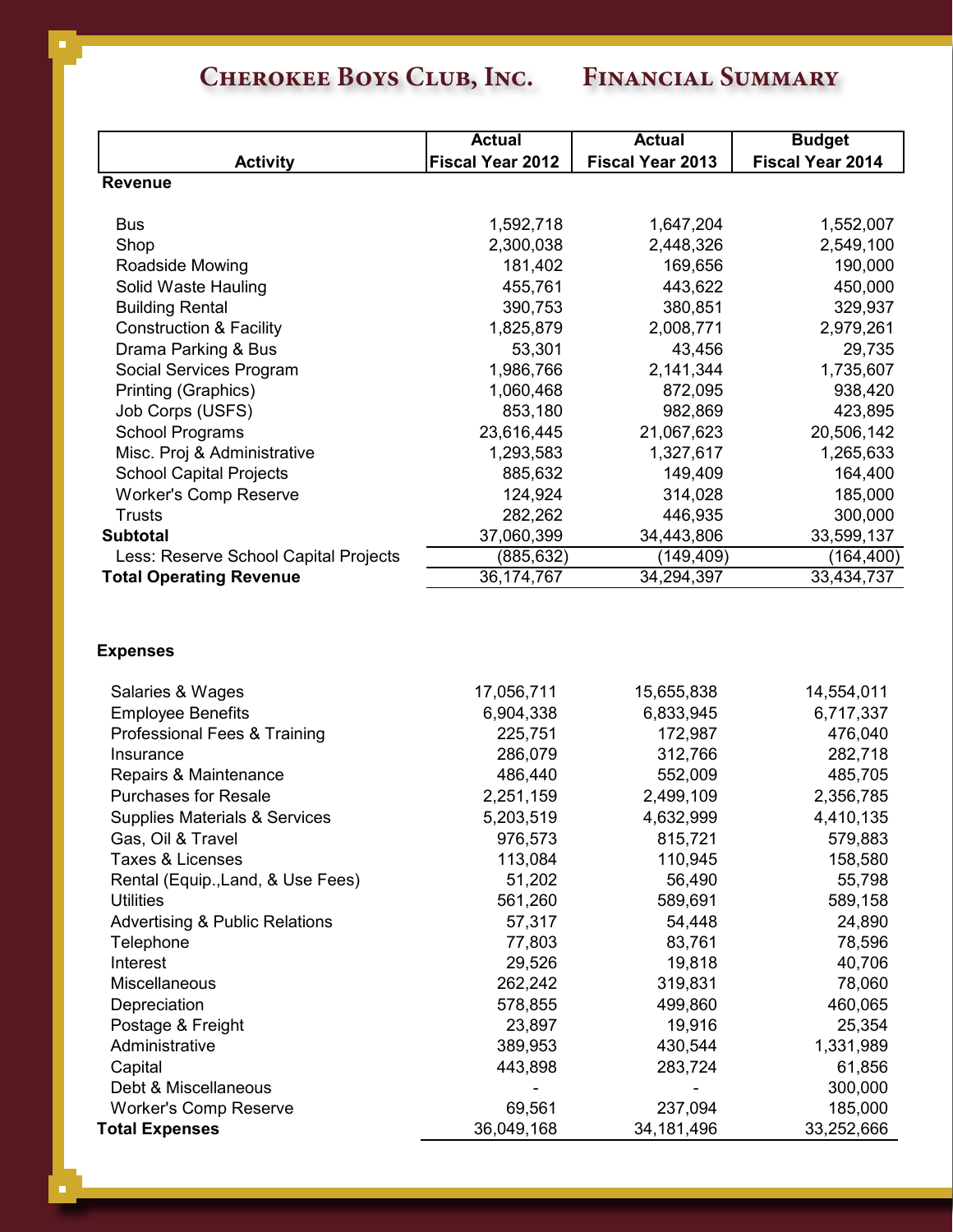# **Fiscal Year Ending June 30th, 2013**



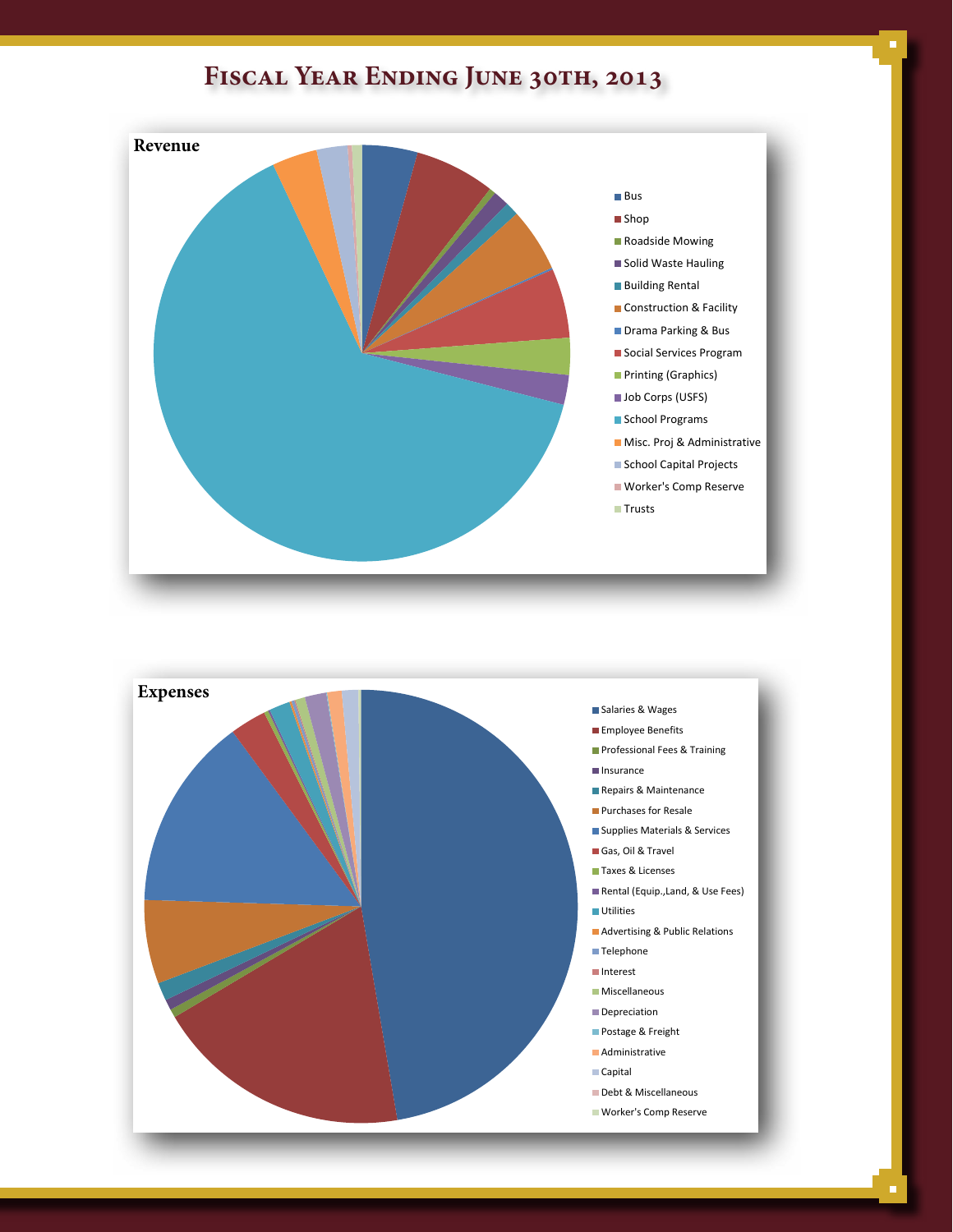## **Cherokee Boys Club Department News**



**The Club's Newest Addition to the Fleet**

The Cherokee Boys Club provides all school bus and charter bus service for the Cherokee Central School System. The Club also provides charter service for churches, community organizations, local county schools, Western Carolina University and Southwestern Community College to all points in the United States. The Boys Club has an agreement with the Cherokee Historical Association to provide shuttle bus service, traffic direction and parking for the Unto These Hills outdoor drama.

The Boys Club has an agreement with the Eastern Band of Cherokee Indians to transport municipal solid waste to a regional landfill in Georgia with occasional trips to Concord, North Carolina to dispose of used tires that are not allowed in the landfill.

During the past fiscal year the Boys Club placed one new school bus into their fleet of buses to replace an older unit.

In another way to increase revenue for the Bus Department, the Club has entered into an agreement with Harrah's Cherokee Casino and Resort to provide shuttle service for employees and players on weekends and for special events. This also provides additional employment opportunities for Club employees. Allan Oocumma is the Bus and Truck Manager.

#### **CBC PRINTING**

CBC Printing continues to provide printing and graphic needs for the Boys Club, Cherokee Central Schools, the Eastern Band of Cherokee Indians and Harrah's Cherokee Casino and Resort. The services of CBC Printing are also available to other businesses and to the private sector.

This year the Printing Department acquired a new T-Shirt machine capable

of providing full color to garment printing on t-shirts and other apparel. This has become a very good source of revenue for the department and a favorite service of the local community schools.

CBC Printing's Facebook page offers more information on the different types of services available and provides a way to answer questions from the general public. Trista Welch is the Manager of this department. Trista recently received her Master's Degree in Business Administration from Florida State University.

#### **CHEROKEE CHILDREN'S HOME**



**These prize winning ball sticks raised over \$1,300 for the Children's Home**

The anticipation is mounting as the Children's Home continues to raise money and resources to begin the construction of the new Cherokee Children's Home facility. The site, located at 508 Goose Creek Road in the Birdtown Community, has been cleared and infrastructure is in place.

The Boys Club and the Staff of the Children's Home sends out many thanks to all of those in the community that have worked so hard to raise funds, volunteer, or make personal contributions. Your prayers and generosity are always needed and greatly appreciated.

The Children's Home enjoyed having 48 placements of local youth who stayed at the Children's Home this year. As always, it is sad that so many children in our community have to endure the hard times but it is a blessing that the Children's Home is available to provide care for these children and to keep them in their community close to their family, friends, teachers, churches and the beautiful mountain surroundings.

It is extremely hard for children to make adjustments to living at the Children's Home because of all the rules that have to be followed and the set menus that are provided. The adjustment could not be made in a more loving and caring way without the patience and dedication of the staff on board at the Children's Home. This is a rewarding job, but there are day-to-day challenges which require infinite patience and a mountain of courage. If anyone in the community knows any of our Resident Counselors, please give them a hug the next time you see them and thank them for what they do.

The focus of the next fiscal year will remain on fundraising campaigns to raise money for the construction project. Funds are available to complete the first home, but there is still a shortfall to complete the second home. Please look out for e-mails, mailings and information on the Facebook page for more ways to become involved in making a difference. Cris Weatherford is the Children's Home Manager

#### **CHILD CARE DEPARTMENT**

Child Care Manager Tammy Bradley reports that enrollment numbers have increased for both the Agelink and Snowbird Child Development Centers. Many activities are provided for the children to enhance their early education and to provide a fun and healthy environment for them. During the course of a year, field trips are taken and other activities are provided because of the generosity of parents, friends and staff who work very hard to coordinate fundraisers for money not included in the operations budget.

Training has been a priority with Agelink and Snowbird staff this past fiscal year as they have received over 135 hours of training from local resources including the Cherokee Fire Department, Community Health personnel and the Swain County Health Department's Smart Start Nurse. Star rating assessments and licensing policies require training for the safety of the children and staff and to provide additional knowledge and information on how to care for children and how to provide nutritious age appropriate meals.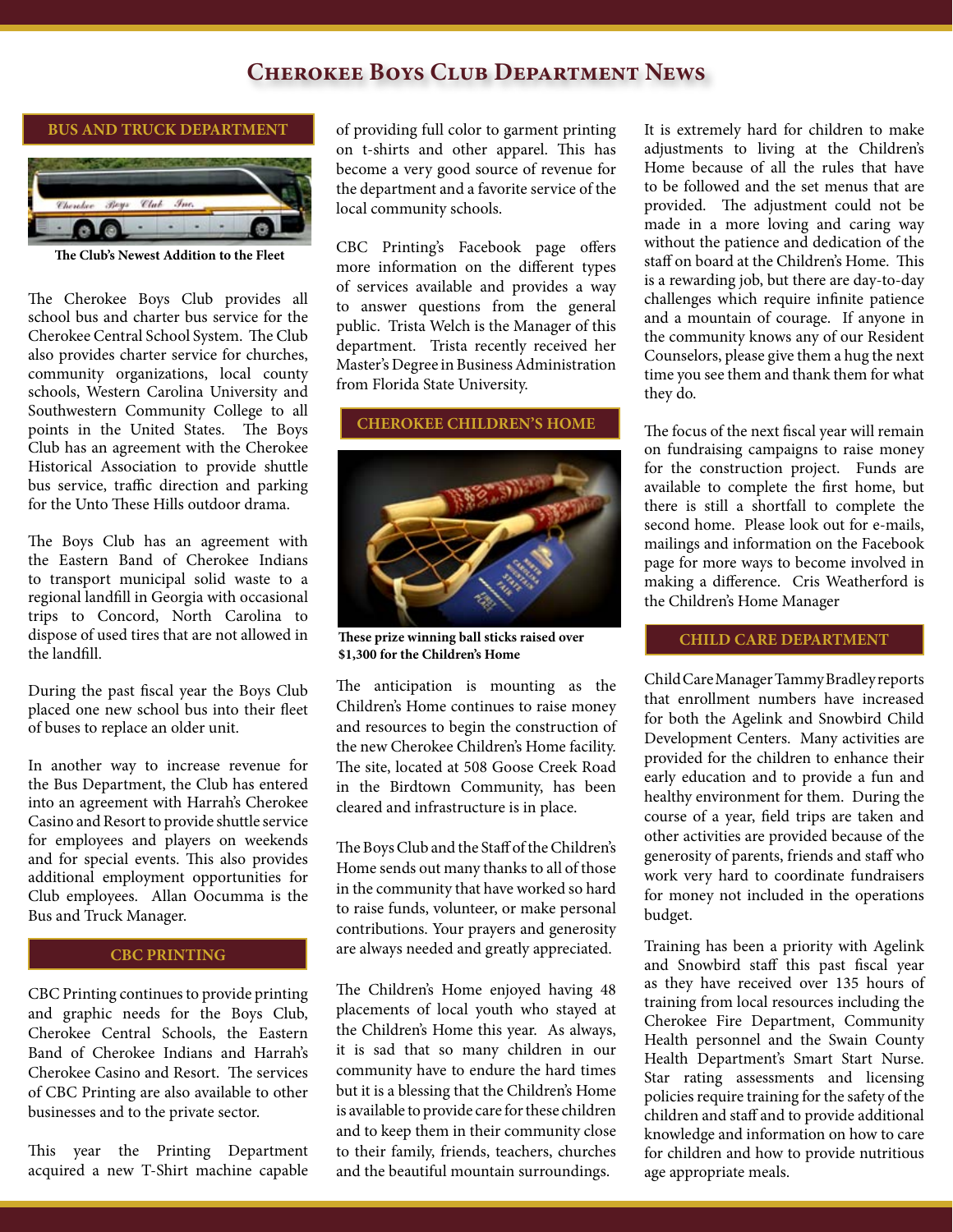The School Age program received a \$1,000 grant this fiscal year from the Seven Clans Grant Council. This money was used to buy new playground equipment. Funds were approved through the Cherokee Preservation Foundation to remodel Agelink' s kitchen to make it more modern and environmentally compliant. The Agelink building also received a new roof recently.

#### **CONSTRUCTION AND FACILITIES DEPARTMENT**



**The Construction Department participated in the Cherokee Day of Caring event**

The Cherokee Boys Club's Construction and Facilities Department currently employs 23 people and is managed by Travis Smith. These employees are responsible for Boys Club building maintenance and rental property maintenance.

The Construction and Facilities Department also administers the Tribal HIP Program for the Eastern Band of Cherokee Indians. In Fiscal Year 2013 this department constructed 12 new homes, two of which will be Tribally owned and issued to qualified applicants who do not own land. The employees of this department also handle most of the infrastructure work for all of the HIP homes through the office of Tribal Housing.

The Boys Club, as a way of giving back to the community, has a Cultural Budget that assists community members and perpetuates the culture of our people. The Construction and Facilities' role in this effort is to provide wooden caskets, built by the employees, to any enrolled member of the Eastern Band of Cherokee Indians. They also assist with grave digging and covering of graves if needed.

The Boys Club has an agreement with the CDOT to provide roadside mowing and

trimming for Reservation roads and back roads. This agreement covers over 400 miles of roadways.

The Construction and Facilities Department will be providing assistance on the construction of the new Cherokee<br>Children's Home. Travis Smith, C&F Travis Smith, C&F Manager, will oversee construction for this project.

#### **FAMILY SUPPORT SERVICES**

The primary function of Family Support Services is to assist residents of the Qualla Boundary with public and social welfare issues such as child custody, family problems and financial hardships.

Other programs offered through Family Support Services include Family Preservation, Food Pantry, SSI Payee Assistance, The Christmas Store, Indian Child Welfare, Parenting Classes, Court-Ordered Parent/Child Visitations and Court Ordered Home Studies and Adoptive Home Studies.

For the fiscal year ending June 30, 2013, 1107 clients were approved for emergency assistance in areas including, but not limited to, security deposits, power deposits, water deposits, burnout assistance and emergency travel due to death or critical illness in the immediate family. Food was provided for 37 funeral services and five clients were assisted due to home burnouts.

There were 474 loads of wood delivered to clients for heating assistance during the fiscal year (primarily to low-income clients, senior citizens and disabled clients). There were 117 low-income residents assisted with \$500 in heating fuel.

Burial expenses were provided to 128 enrolled members in the amount of \$2,250 each. Transportation expenses were paid for 10 enrolled members to be transported back to Cherokee for burial.

There were 2,563 enrolled members assisted with gas vouchers for out-of-town medical appointments. Clients who had to travel to larger medical facilities were assisted with food, lodging and gas. To date there have been three clients who were provided assistance in the purchase of wheel chair lifts for their vehicles. Two clients received trips through the Make-a-Wish program.

Six clients received assistance with home repairs this fiscal year. Repairs included insulation, underpinning, door and screen repair, electrical wiring maintenance, steps, railing and ramps.

These programs are provided for Cherokee and Snowbird residents. There is a staffed office located in the Snowbird Community. Barbara Jones is the Family Support Services program manager.



**Family Support received a truck load of supplies for the emergency food pantry**

#### **GARAGE AND SHOP DEPARTMENT**

The Garage Service Department, consisting of 12 technicians, maintains the Club fleet of 110 buses, trucks and coaches. The technicians provide all service, repair, maintenance, parts service, paint and body work, vehicle inspection and vehicle washing. The staff operates out of a 16,000 square foot garage providing areas to work on larger vehicles like RVs, tractor trailers and buses. The Club operates a full-service paint and body shop which includes any insurance work for tribal programs and individuals.

In December of 2012 the Boys Club began the on-site manufacture of biodiesel fuel made from used cooking oil collected from community restaurants and individuals. To date approximate 10,000 gallons of biodiesel fuel has been produced. Biodiesel is used in the Club's school buses and other tribal vehicles. The facility used to house the fuel production equipment was provided by the Eastern Band of Cherokee Indians through a grant received for this purpose. The building is owned by the Tribe but staffed by Boys Club personnel at no additional cost to the Tribe. Donnie Owle is the Garage and Shop Manager.